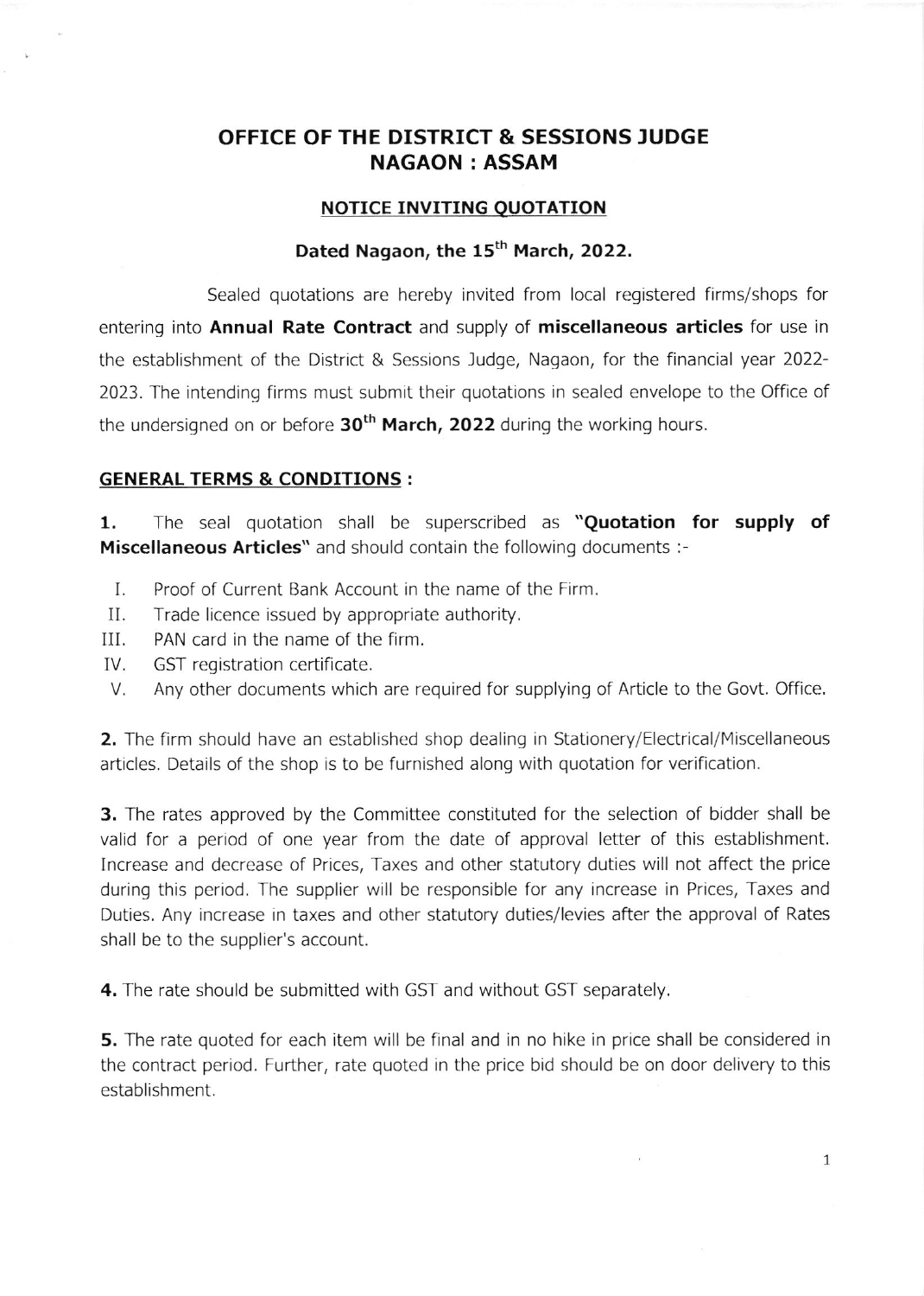6. Preference may be given to Firm/Shop which has experience in dealing with supply of Office qoods/articles in High Court/District Courts.

**7.** The bidder shall have to supply the ordered items immediately on receipt of such supply order. The article to be supplied should be of best and standard quality.

8. Payments shall be made after satisfactory execution of the order and supply of material in satisfactory condition in bill basis.

**9.** Sample of the items should be submitted where necessary.

10. The firms should quote rate of items for the specified brand name, size, weight etc.(where applicable) as per the prescribed list/format appended herewith without adding any extra item.

11. The articles will be purchased as per requirement and same shall be delivered to the O/o the undersigned/Judges Bungalow etc. wherever necessary immediately.

12. The undersigned reserves the right not to accept or reject any or all quotation in part or full and he shall not be bound to accept the lowest bidder.

13. In case of violation of terms and conditions of the tender document or unsatisfactory supply of material or of poor quality and below standard, the undersigned reserves the right to terminate the supply order by giving intimation to the supplier.

14. The decision of the undersigned in all respect shall be final and binding.

gd/;R. Buarah

District & Sessions Judqe, Nagaon::Assam.

Copy to  $:=$ 

Memo No.DJN/  $2071 - 73$  Dated Nagaon, the 15<sup>th</sup> March, 2022.

- 1. The Systems Officer, Nagaon District Judiciary. He is requested to upload the notice in the Official Website of the Nagaon District ludiciary, along with the ANNEXURE enclosed.
- 2. Notice Board of this establishment
- 3. Office File.

District & Sessions Judge, Nagaon::Assam.<br>District & Sessions Judge Nagaon (Assam) (C  $\mathcal{L}_{\mathcal{P}}$ .